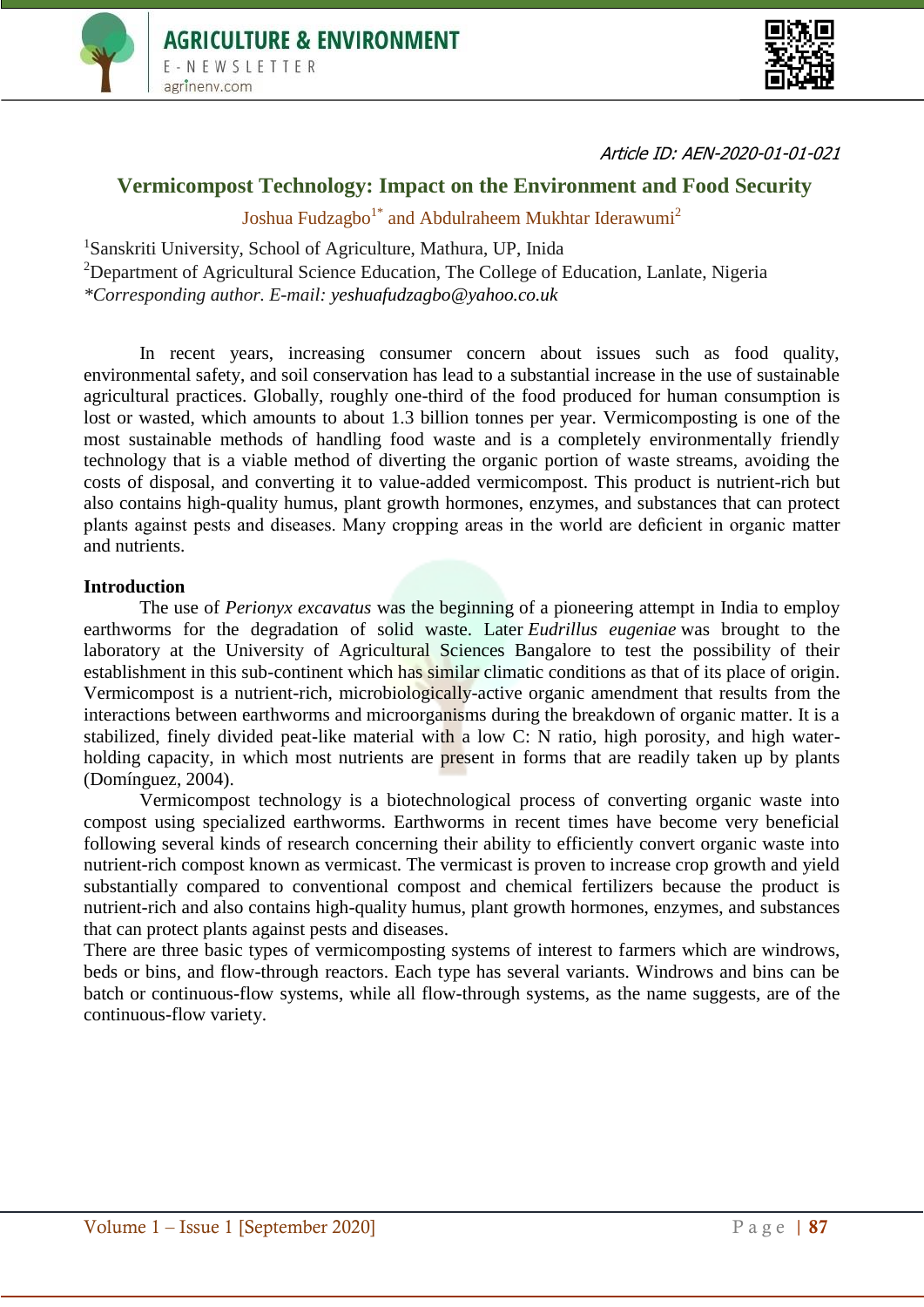





*Fig 1: Schematic description of vermitech impact*

# **The power of earthworms**

Earthworms act as mechanical blenders, and by fragmenting the organic matter they modify its physical and chemical status by gradually reducing the ratio of C:N and increasing the surface area exposed to microorganisms - thus making it much more favorable for microbial activity and further decomposition (Domínguez *et al.,* 2010). Various types of earthworms and the methods adopted in the production of vermicompost gives an insight into the different aspects associated with the production of vermicompost.





 *Fig 2:* **Vermicompost** *Fig 3:* **Digested by Vermicompostion**

It has been suggested that earthworms may be important agents capable of influencing the production of PGRs by microorganisms through the stimulation and promotion of microbial activity in organic substrates (Tomati *et al.,* 1990). Nevertheless, some authors suggest that earthworms, and not microorganisms, are responsible for the production of PGRs. Nielson (1965) reported the first evidence of the presence of indole compounds in the tissues of *Aporrectodea caliginosa*, *Lumbricus rubellus*, and *Eisenia fetida*.

Earthworms were discovered by scientists as efficient decomposers of complex organic constituents including garden waste, municipal solid waste (MSW), animal waste(poultry, cattle, etc), domestic waste(food, paper, fiber), etc. According to scientists, earthworms possess special cellulose-degrading bacteria in their guts that enable rapid decomposition of organic residue. Upon feeding on their substrates the earthworm assimilates about 5-10% of the substrate and the rest pass through the alimentary canal and excreted as cast (Aira *et al*., 2007). The earthworm cast also known as the new 'black gold' is known to be rich in nutrients compared to conventional composts and chemical fertilizers. Scientists have reported a significant increase in plant growth and crop yield in paddy, wheat, soybean, and vegetables (Parkin and Berry, 1994) compared to conventional composts and chemical fertilizers. Aside from producing earthworm cast, vermiwash; a liquid substance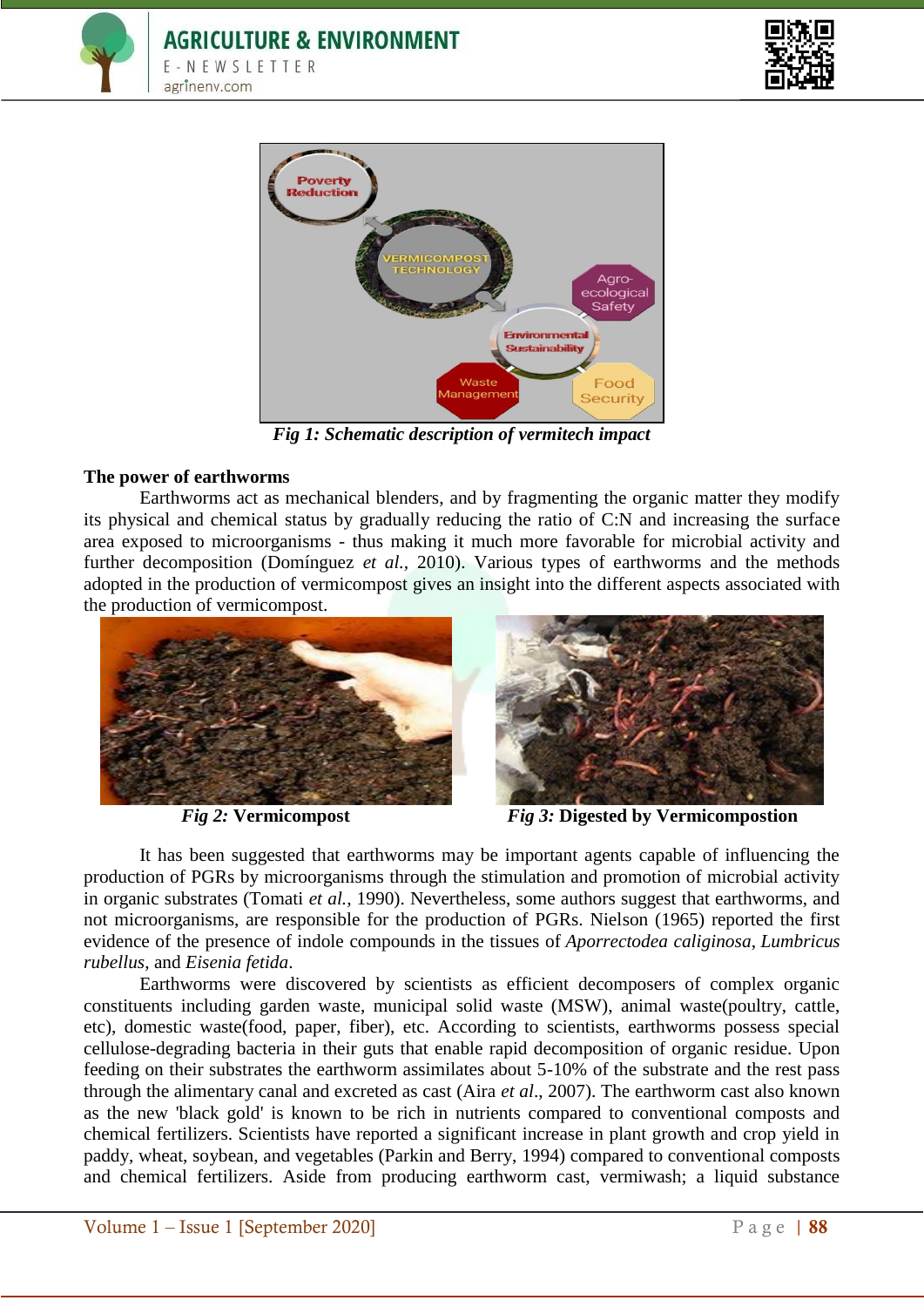



collected during the composting process is produced. Vermiwash is known for its soil conditioning properties; rich in microbes that increase microbial activity in the soil. The liquid extract is also known for prophylactic properties hence used in foliar spray as bio-pesticide (Booshan and Prasad, 1999)



**Fig 4: Organic Vermicompost Fig 5: Vermifilter**



Vermicompost is a method of making compost with the use of earthworm, which eats biomass and excreta in a digested form. This compost is generally called Vermicompost. Locally available earthworms are also used for vermicomposting but their mode of feeding is very slow and the earthworm which lives below the soil is also not suitable for vermicompost production. The Red wriggler worms (*Eisenia fetida*) and African Night Crawler (*Eudrillus eugeniae*) are promising worms used for vermicompost production. All two worms can be mixed for vermicompost production.

Interestingly, earthworms require no soil medium to produce earthworm cast. The principal medium is their substrate coupled with already existing soil microbes in the soil. During vermicomposting, earthworms carry out a non-thermophilic transformation of organic residue with accelerated microbial decomposition and humification (Atiyeh, *et. al.,* 1999). More recently, El Harti et al. (2001a, 2001b) showed that a crude extract of the earthworm *Lumbricus terrestris* was able to stimulate rooting in bean seeds due to the presence of indole compounds of endogenous origin.

#### **Problems in Vermicomposting**

*Odours:* Putting over-abundance of "greens" in the bin, which is too much nitrogen combining with hydrogen and forms the ammonia? To neutralize the odours, add some sources of carbon like paper and dried leaves etc.

*Pests*: Bad odour can attract pests such as rodents and flies. Fix plastic nets around the bins. The Eisenia fetida can attack native worms in natural areas. Don't allow them to go out of natural places.

In employing highly efficient worms for the hard work, the goal is to have a system that mimics the worm's natural environment. An ideal system must be self-contained, self-sustaining, odourless, high yielding, low maintenance, and easy to operate (Cristina and Dominguez, 2011).

The work of earthworms in converting organic residues into renewable energy sources places vermicomposting technology in a very crucial position in waste management and recycling. The technology has gained more popularity in the scientific research circles also because of the use of natural resources for efficient ecological conservation. Vermicompost technology promises a future possible efficient organic waste management system using cheap and sustainable technology.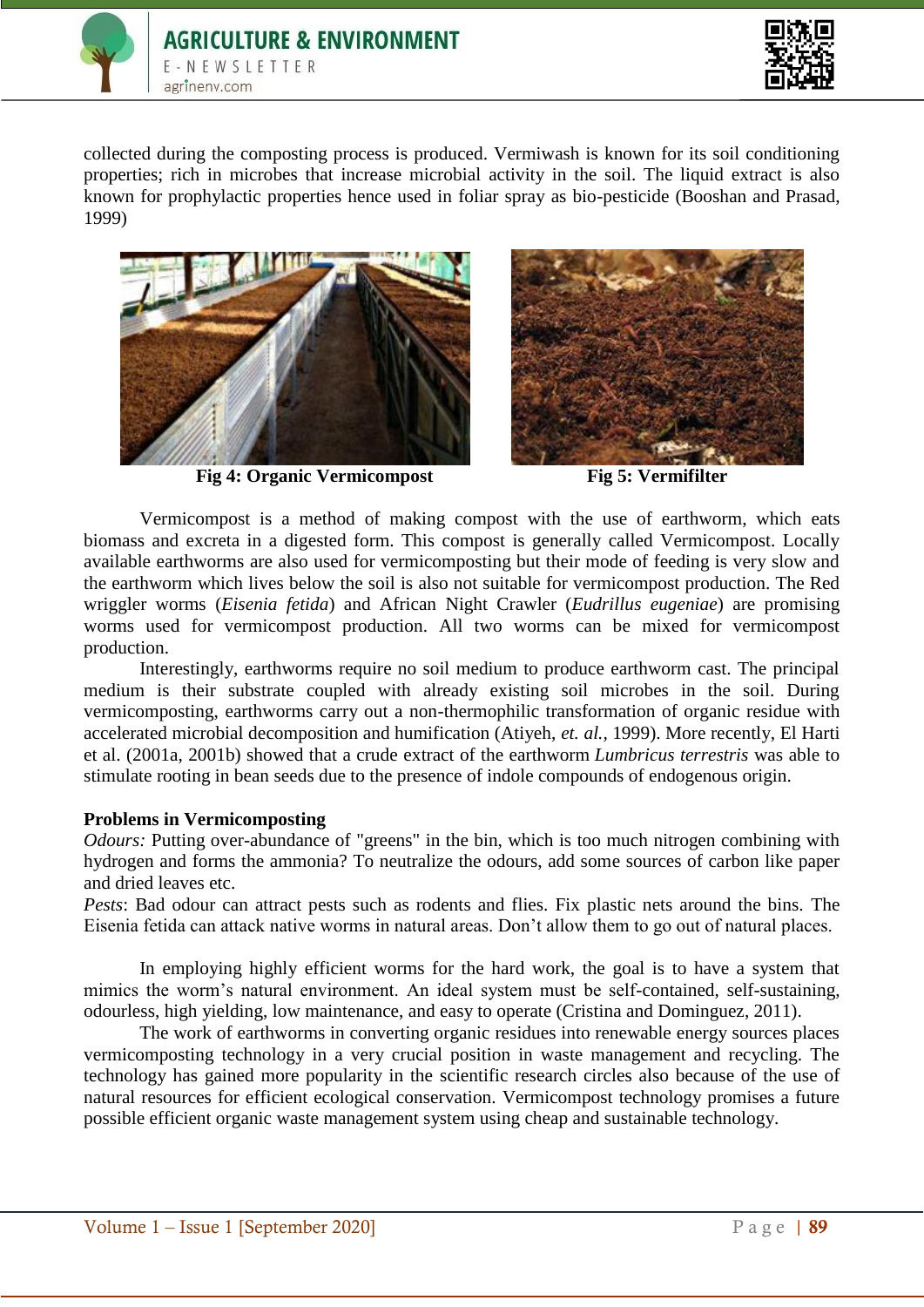

#### **Environmental sustainability**

The technology of vermicomposting containing their leachates, teas, and other extracts such as vermiwash as a result of earthworm action is widely applied for the safe management of agricultural, industrial, domestic, and hospital wastes. Vermicompost technique of waste recycling has a greater potential to drastically mitigate organic waste generation. The effort to make the earth a healthier and pollution-free environment calls for a holistic approach that will reduce environmental pollution to the barest minimum, yet, conserving natural resources. It is almost impossible to have a world without waste generated either by households, industries, or agricultural fields.

Reports have shown that an average of about 0.45% of waste is generated daily per person per day. According to World Bank, 2.01 billion municipal waste is generated annually worldwide out of which 33 percent are extremely conservatively not managed in an environmentally safe manner (Cristina and Dominguez, 2011). Moreover, most waste management techniques require a more complex infrastructural apparatus, making the process of labour intensive and expensive. Concerns have been raised concerning the effectiveness of recycling plants since they eventually contribute to greenhouse gas emissions. Moreover, such complex systems demand intensive structural system maintenance to ensure smooth running.

Considering the demerits, a more robust eco-technological approach designed to be ecologically sound, environmentally friendly, and cost-effective is crucial if the world is serious about achieving sustainable development.

#### **Effective waste management**

Remediation of polluted soils, improving crop productivity, and inducing the resistance against biotic and abiotic stresses are other advantages of vermicompost derived liquids when used in agriculture. Contrary to the fact that chemical fertilizers are still widely used in agriculture, societies gradually become aware of the negative effects of these fertilizers on their health. Therefore, vermicompost derived liquids contain a high amount of valuable plant nutrients which has the potential to be used as liquid fertilizer. Vermicompost technology has over the years proven to provide a cleaner alternative to recycling organic waste in an ecologically sound manner. Thankfully, nature has an already inbuilt recycling system powered by soil biota that science and research have tapped to solve human waste problems.

Earthworms are voracious feeders. The average adult worm weighs 0.5 - 0.6g, eats waste equivalent to its body weight, and excretes about 50 percent of the waste it consumes per day. About 1000 adult worms can successfully convert 5kg of waste into compost in a day. The red wriggler worm can efficiently convert one tonne of garbage into nutrient-rich compost in a year. This is a massive game-changer burgeoning sustainable waste management especially for smallholder farmers, agricultural industries, municipal solid waste management in urban households.

Restaurants, hotels, market places, and households can conveniently micro-manage their waste using vermicomposting technology.

#### **Agro-ecological safety**

Vermicompost is a finely-divided peat-like material and because of this fine structure, the addition of vermicompost to plant potting media causes significant changes in the physical properties, altering water and air availability in the substrates and conditioning root growth. Nonetheless, the type and magnitude of these effects depend on the physical characteristics of the original growing medium. For example, the bulk density of vermicompost is usually higher and the particle size lower than in some of the most commonly used peat-based substrates (Atiyeh et al. 2001); mixing of these two substrates produces a significant increase in the bulk density and water holding capacity while decreasing particle size and total porosity (Atiyeh et al. 2001; Bachmann and Metzger, 2007)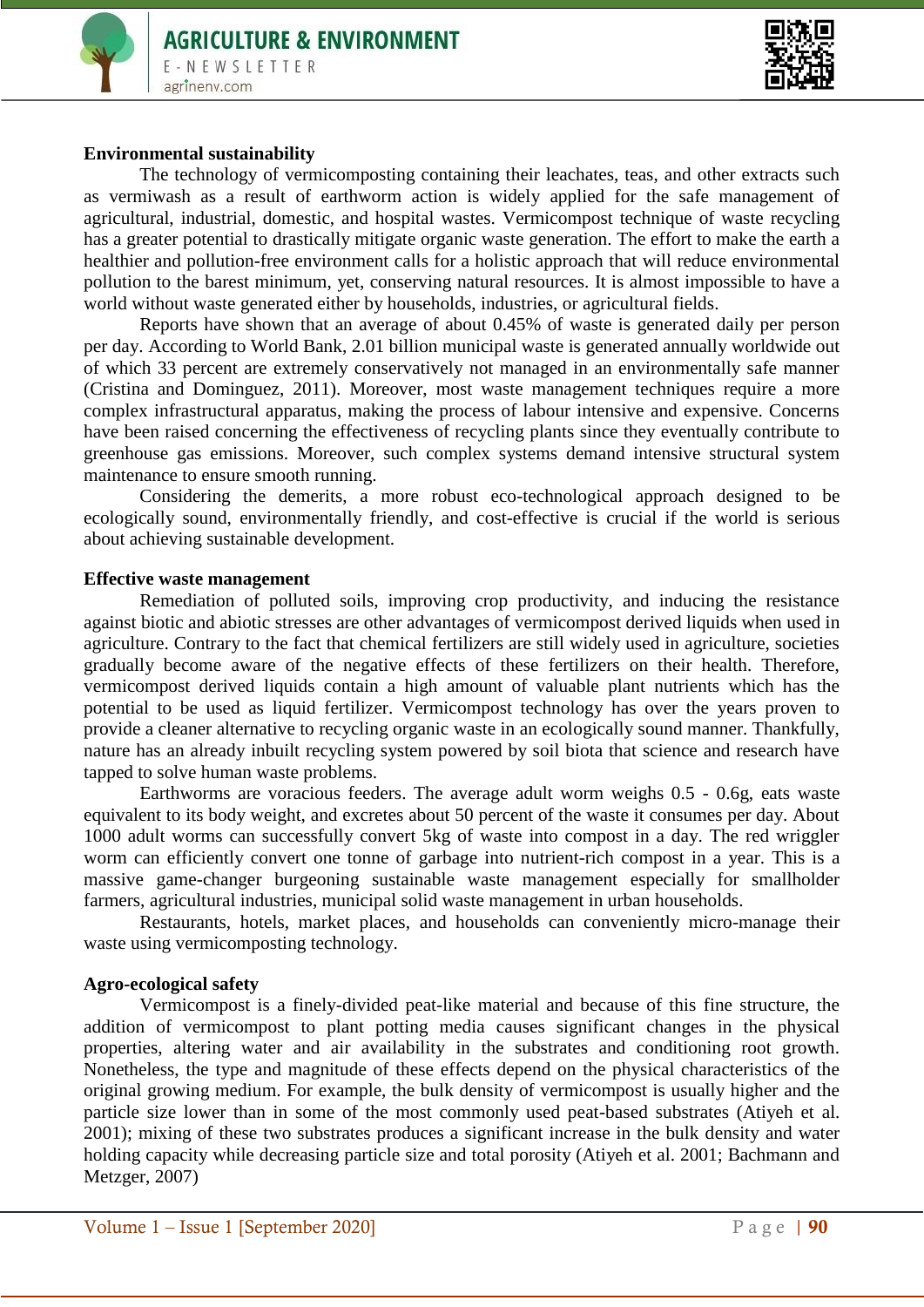

Integrating vermicomposting into soil fertility management systems has proven to be more beneficial to the health and safety of the agro-ecosystem. The earthworm cast is known to be super rich in organic matter, Nitrogen, Potassium, Phosphorus, Magnesium, Calcium, etc. Also, vermiwash and vermicast are both known to contain vitamins, minerals, hormones, and antibodies. Vermicompost may influence plant growth directly via the supply of plant growth regulating substances (PGRs) (Tomati et al. 1990). Meanwhile, vermicompost technology has the potential to reclaim and restore degraded and depleted soils by conditioning topsoils with vermicompost.

# **Food security**

Formidable food systems that can curtail hunger and poverty especially among the rural poor will require sustainable inclusion in crop production. Agro-ecosystems should be conditioned to support continued food production to feed the ever-increasing human population.

Vermicompost technology used in urban centers is providing a better alternative soil medium for convenient and cost-effective vegetable crop production. The fight against the effects of climate change and efforts to cut down greenhouse gas emissions in urban centres will demand a 'one household one backyard garden' approach, where vermitech is utilized. By this, households can provide enough to feed themselves and make extra income on the side.

# **Poverty reduction**

Aside from the numerous benefits discussed, vermitech has the potential to support microeconomic boosts in the national economy. A viable business can be developed from the vermitech system that can generate substantial profit for the owner, raise their standard of living which in turn will reflect in the national economy.

- Sales of vermiwash and vermicompost: there is a huge market for the sales of vermicompost and vermiwash especially among vegetable farmers. Vermicompost is applied as biofertilizer whilst vermiwash is applied by foliar as liquid fertilizer and as an insect repellent.
- Worm farming: worm farming is the process of rearing suitable worm species purposely for vermicomposting. The demand for the supply of suitable worms in urban centres is an opportunity to build a profitable supply chain.
- Waste management services: recycling waste generated by corporate bodies and households through vermitech is another opportunity to tap into. Municipal, hotels, restaurants, canteens, farm, and individual household wastes can be recycled by a third party for a fee.

Moreover, the smallholder farmer can make extra income through vermitech by recycling their waste and making use of the compost to increase crop yield. Crop production can be costeffective by integrating vermitech into the farming system. Increased crop yield will consequently increase farmer-income thereby reducing poverty.

# **Summary**

Vermicompost can be described as a complex mixture of earthworm faeces, humified organic matter, and microorganisms, which when added to the soil or plant growing media, increases germination, growth, flowering, fruit production and accelerates the development of a wide range of plant species. The enhanced plant growth may be attributed to various direct and indirect mechanisms, including biologically mediated mechanisms such as the supply of plant-growth regulating substances, and improvements in soil biological functions.

Vermicompost has been found to have a wide range of indirect effects on plant growth such as the mitigation or suppression of plant diseases. Vermicompost enhances plant growth further than expected because of nutrient supply and improvements in the physical condition of substrates. This was first suggested by Scott (1988) and Edwards and Burrows (1988), who observed that small doses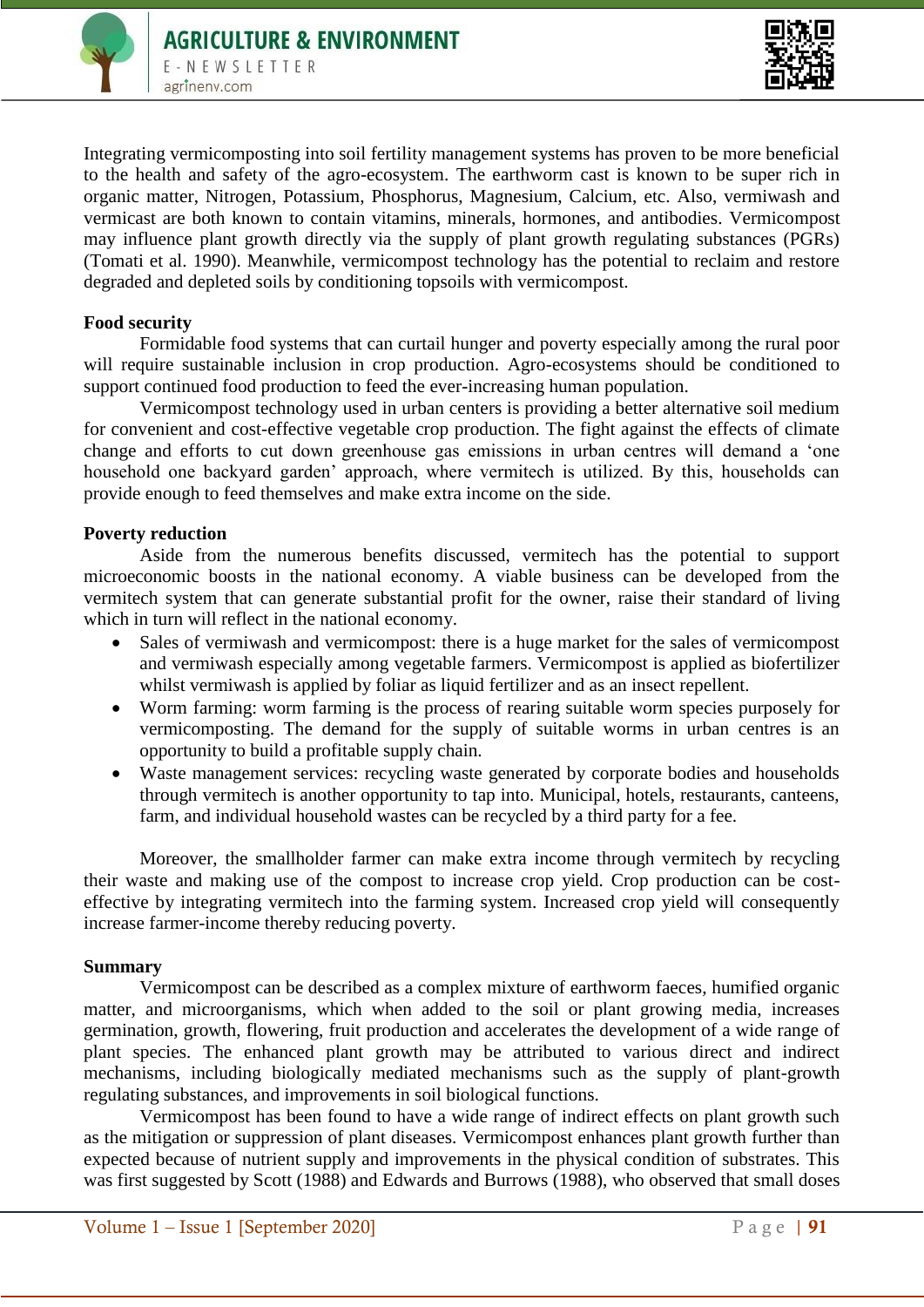



of vermicompost added to the potting media of several ornamental species, produced a much larger increase in plant growth than the equivalent dose of nutrients. These effects were maintained even when vermicompost was diluted 1:20 with other potting media, resulting in a dose of vermicompost would be expected to have negligible physical effects (Edwards and Burrows, 1988).

The technology has been most preferred over chemical fertilizers by farmers due to the following reasons;

- Restores the dignity of the soil ecosystem by enhancing soil microbial activities
- Contains nitrogen-fixing properties
- Improves the water holding capacity of soil
- Nutrients composition of earthworm cast is made readily available to the plant upon application for uptake.
- Increases crop growth and development thereby increasing crop yield.
- Reduces pest and disease infestation on field crops
- Provides an efficient alternative to managing farm waste
- Provides Are higher nutrient content than conventional compost and inorganic fertilizer
- The judicious use of vermicompost will largely compensate for the indiscriminate use of chemical fertilizers on crop fields.

#### **References**

- Aira, M., Monroy, F., and Domínguez, J. (2007). Earthworms strongly modify microbial biomass and activity triggering enzymatic activities during vermicomposting independently of the application rates of pig slurry. *Science of the Total Environment*385, 252-261.
- Atiyeh, R.M., Edwards, C.A., Subler, S., and Metzger, J.D. (2001). Pig manure vermicompost as a component of a horticultural bedding plant medium: Effects on physicochemical properties and plant growth. *Bioresource Technology* 78, 11-20.
- Atiyeh, R.M., Subler, S., Edwards, C.A., and Metzger, J. (1999). Growth of tomato plants in horticultural media amended with vermicompost. *Pedobiologia*, 43, 724-728.
- Bachman, G.R., Metzger, J.D., 2007. Physical and chemical characteristics of a commercial potting substrate amended with vermicompost produced from two different manure sources. *HortTechnology*17(3), 336-340.
- Booshan N, Prasad C (2011) Organic Agriculture: Hope of Posterity. 2:3p
- Cristina L.and J. Domínguez (2011): The use of Vermicompost in sustainable agriculture: impact on plant growth and soil fertility, In Soil Nutrients, Nova Science Publishers, Inc. Chapter 10: 1 - 23
- Domínguez, J. (2004). *State of the art and new perspectives on vermicomposting research*. In:C.A. Edwards (Ed.). Earthworm Ecology (2nd edition). CRC Press LLC. Pp. 401-424.
- Domínguez, J., Aira, M., and Gómez Brandón, M. (2010). *Vermicomposting: earthworms enhance the work of microbes*. In: H. Insam, I. Franke-Whittle, and M. Goberna, (Eds.), Microbes at Work: From Wastes to Resources (pp. 93-114). Springer, Berlin Heidelberg.
- Edwards, C.A., and Burrows, I. (1988). *The potential of earthworm composts as plant growth media.* In: C.A. Edwards and E.F. Neuhauser (Eds). Earthworms in Waste and Environmental Management. (Pp. 211-219). SPB Academic Publ. Co. The Hague, Netherlands.
- El Harti, A., Saghi, M., Molina, J-A.E. and Téller, G. (2001a). Production d'une substancerhizogène à effetsimilaire à celui de l'acide indole acètique par le ver de terre*Lumbricusterrestris*. *Canadian Journal of. Zoology* 79:1911-1920.
- El Harti, A., Saghi, M., Molina, J-A.E. and Téller, G. (2001b). Production des composes indoliquesrhizogénes par le ver de terre*Lumbricusterrestris*. *Canadian Journal of Zoology* 79:1921-1932.